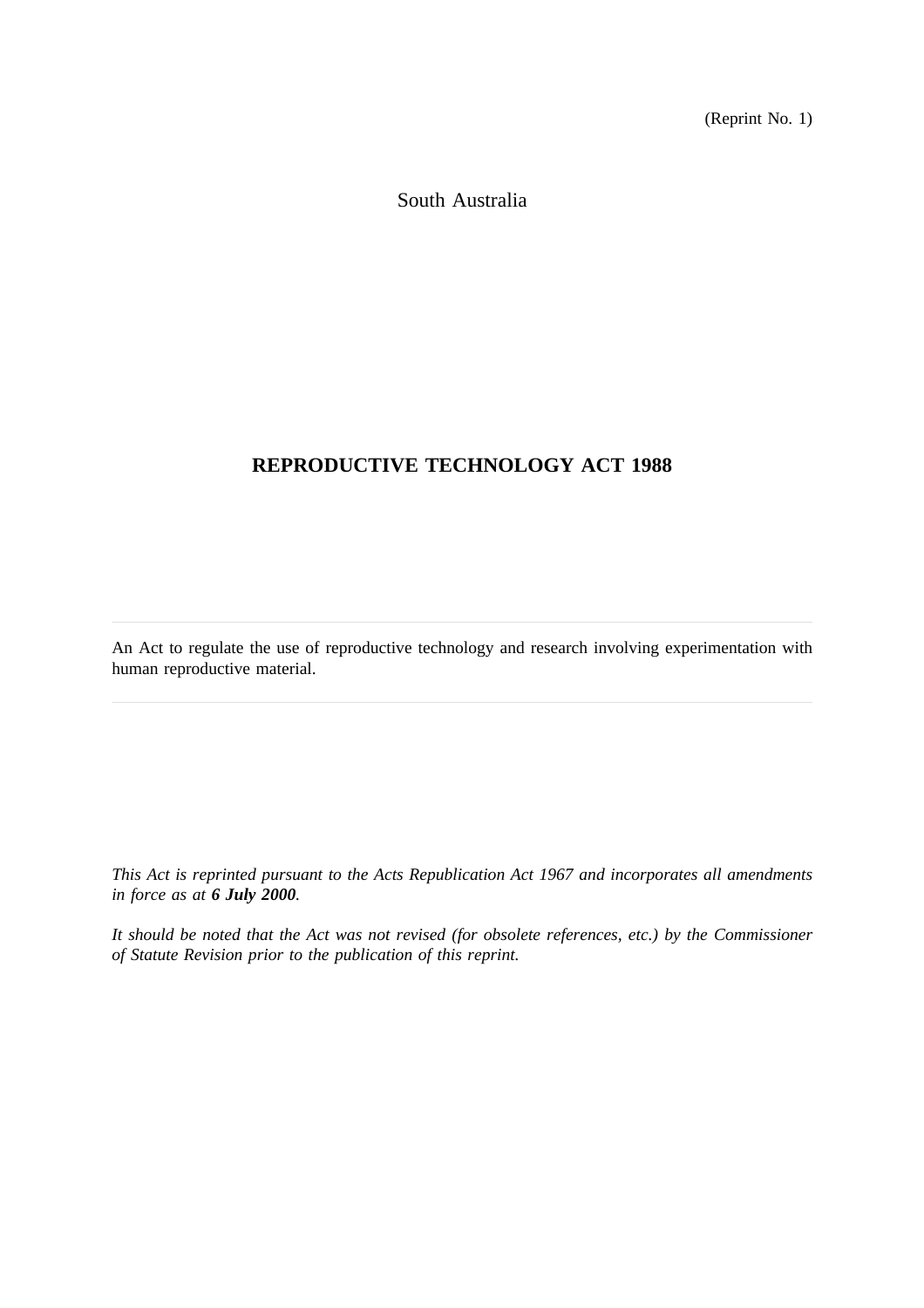## **REPRODUCTIVE TECHNOLOGY ACT 1988**

being

#### Reproductive Technology Act 1988 No. 10 of 1988 [Assented to 10 March  $1988$ ]<sup>1</sup>

#### as amended by

South Australian Health Commission (Administrative Arrangements) Amendment Act 2000 No. 34 of 2000 [Assented to 6 July  $2000$ ]<sup>2</sup>

- <sup>1</sup> Came into operation (except s. 14) 1 April 1988: *Gaz*. 31 March 1988, p. 765; s. 14(1), (2)(a), (2)(b), (2)(d), (3) and (4) came into operation 31 July 1989: *Gaz*. 20 July 1989, p. 116; s. 14(2)(c) came into operation 1 August 1996: *Gaz*. 1 August 1996, p. 223.
- <sup>2</sup> Schedule 1 (cl. 15) came into operation 6 July 2000: *Gaz*. 6 July 2000, p. 5.
- N.B. The amendments effected to this Act by the *Research Involving Human Embryos Act 2003* have not been brought into operation.

*NOTE:*

- *Asterisks indicate repeal or deletion of text.*
- *For the legislative history of the Act see Appendix.*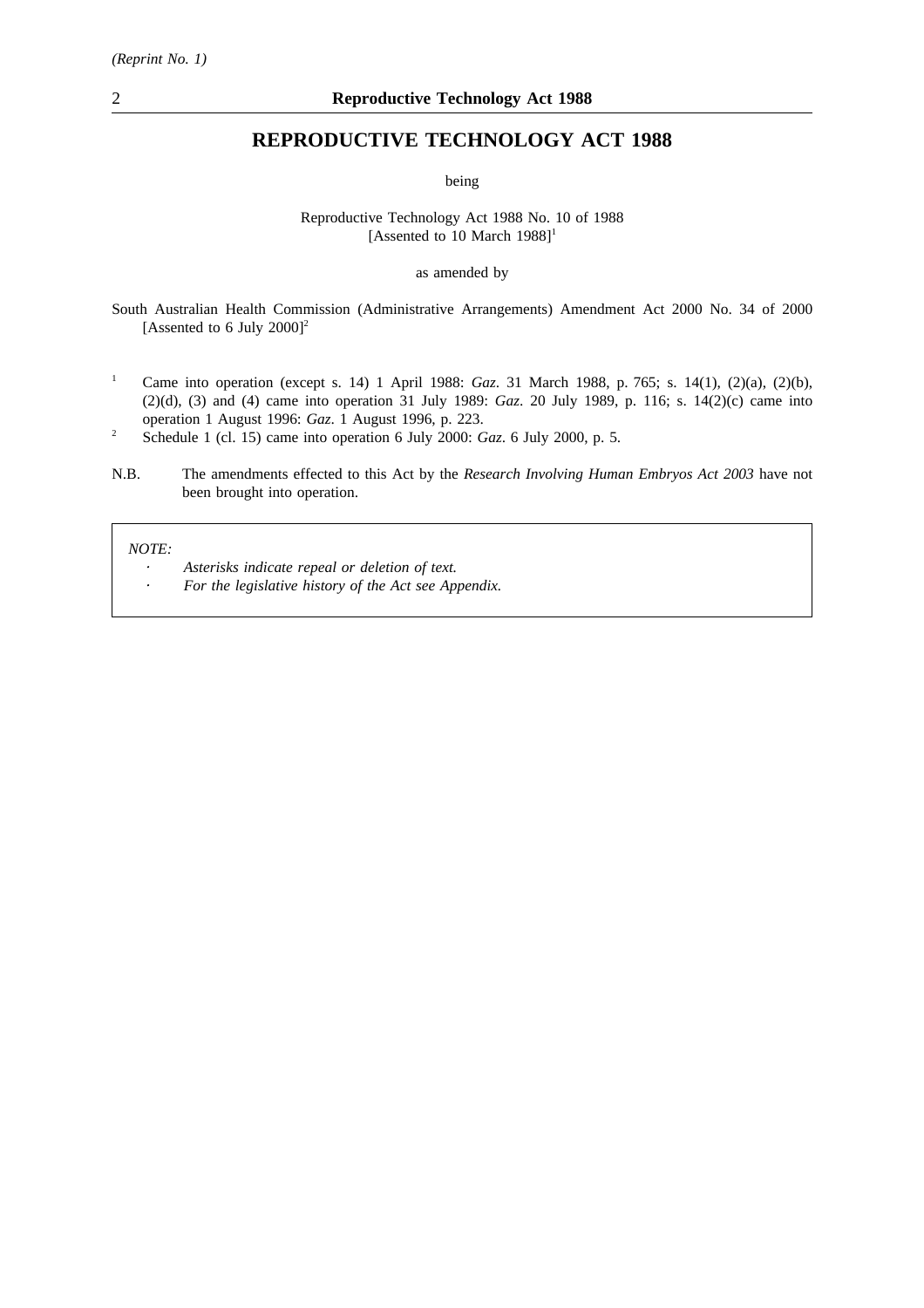## **SUMMARY OF PROVISIONS**

### **PART 1 PRELIMINARY**

- 1. Short title
- 2. Commencement
- 3. Interpretation
- 4. Act binds Crown

#### **PART 2**

## **THE SOUTH AUSTRALIAN COUNCIL ON REPRODUCTIVE TECHNOLOGY**

#### **DIVISION 1—THE COUNCIL**

- 5. Establishment of the Council
- 6. Terms of appointment
- 7. Allowances and expenses
- 8. Procedure at meetings
- 9. Disclosure of interest

### **DIVISION 2—THE COUNCIL'S FUNCTIONS**

- 10. Functions of the Council
- 11. Officers and employees<br>12. Annual report
- Annual report

#### **PART 3 LICENSING**

#### **DIVISION 1—REQUIREMENT FOR LICENCE**

- 13. Licence required for artificial fertilization procedures
- 14. Licence required for medical research involving human reproductive material

#### **DIVISION 2—SUSPENSION OR CANCELLATION OF LICENCE**

15. Suspension or cancellation of licence

#### **DIVISION 3—APPEAL**

16. Appeals

#### **PART 4 MISCELLANEOUS**

- 17. Powers of authorised person
- 18. Confidentiality
- 19. Delegation
- 20. Regulations

### **SCHEDULE**

*Transitional Provision*

#### **APPENDIX LEGISLATIVE HISTORY**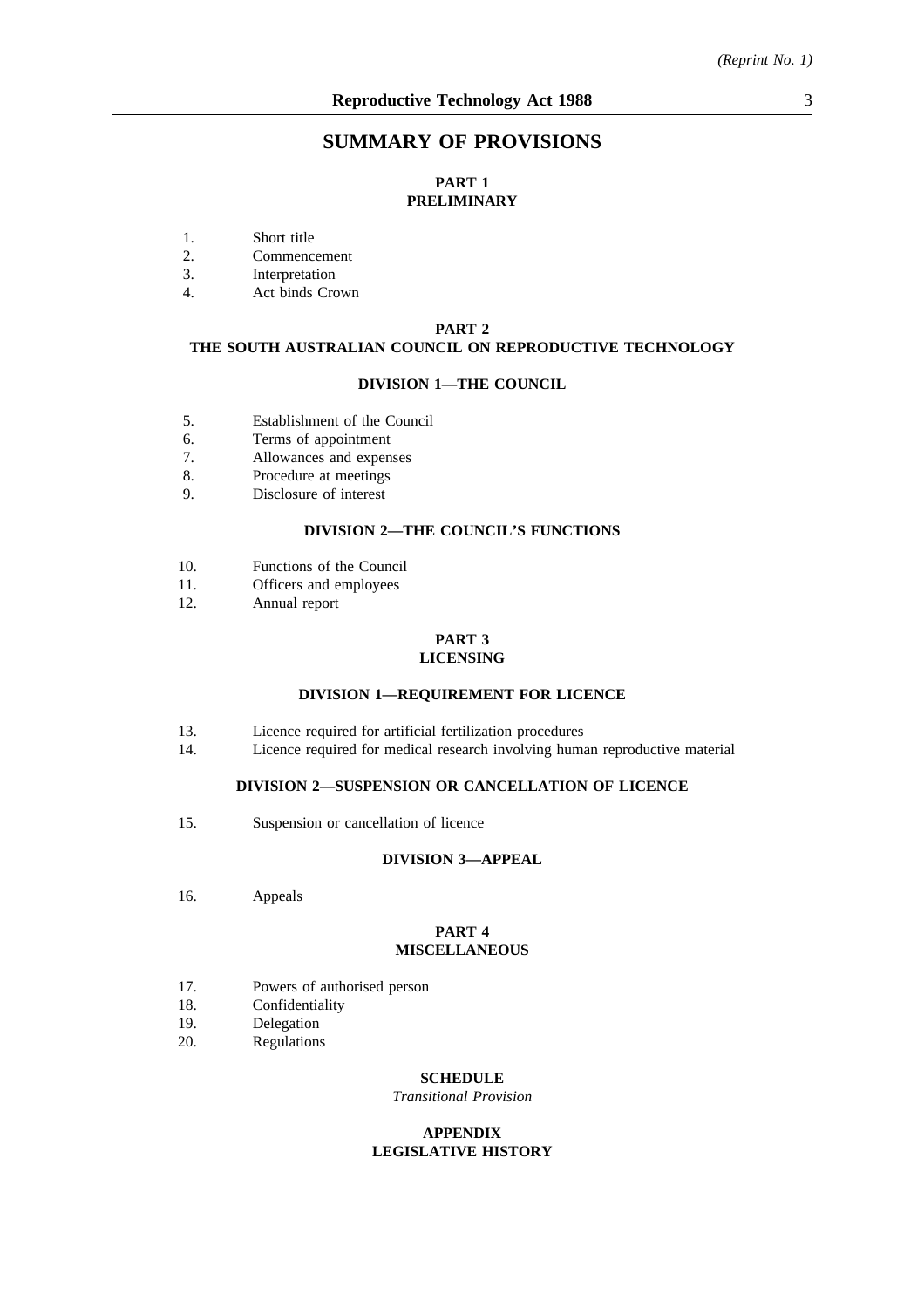### **The Parliament of South Australia enacts as follows:**

## **PART 1 PRELIMINARY**

#### **Short title**

**1.** This Act may be cited as the *Reproductive Technology Act 1988*.

#### **Commencement**

**2.** (1) This Act will come into operation on a day to be fixed by proclamation.

(2) The Governor may, in a proclamation fixing a day for this Act to come into operation, suspend the operation of specified provisions of this Act until a subsequent day fixed in the proclamation, or a day to be fixed by subsequent proclamation.

### **Interpretation**

**3.** In this Act unless the contrary intention appears—

"**artificial fertilization procedure**" means any medical procedure directed at fertilization of a human ovum by artificial means and includes an in vitro fertilization procedure;

"**artificial insemination**" means an artificial fertilization procedure (not being an in vitro fertilization procedure or a surgical procedure) under which human sperm are introduced, by artificial means, into the human female reproductive system;

"**authorised person**" means a person authorised by the Minister to exercise the powers of an authorised person under this Act;

"**the code of ethical practice**" means the code of ethical practice formulated by the Council under Part 2;

#### "**human reproductive material**" means—

- *(a)* a human embryo;
- *(b)* human semen;
- *(c)* a human ovum;

"**in vitro fertilization procedure**" means any of the following procedures—

- *(a)* the removal of a human ovum for the purpose of fertilization within or outside the body;
- *(b)* the storage of any such ovum prior to fertilization;
- *(c)* the fertilization by artificial means of any such ovum within or outside the body;
- *(d)* the culture or storage of a fertilized ovum outside the body;
- *(e)* the transference of a fertilized or unfertilized ovum into the human body;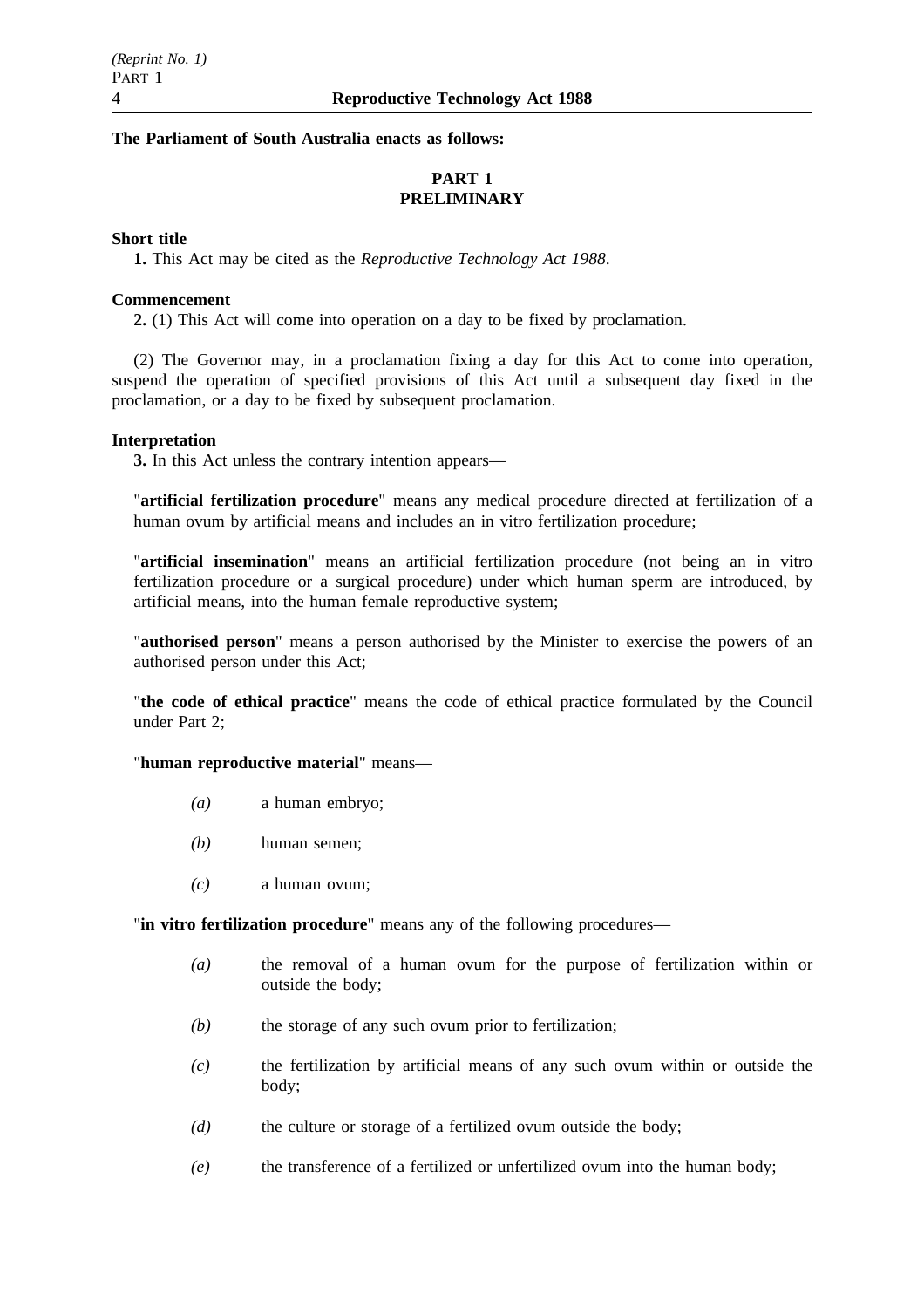"**reproductive technology**" means the branch of medical science concerned with artificial fertilization.

## **Act binds Crown**

**4.** This Act binds the Crown.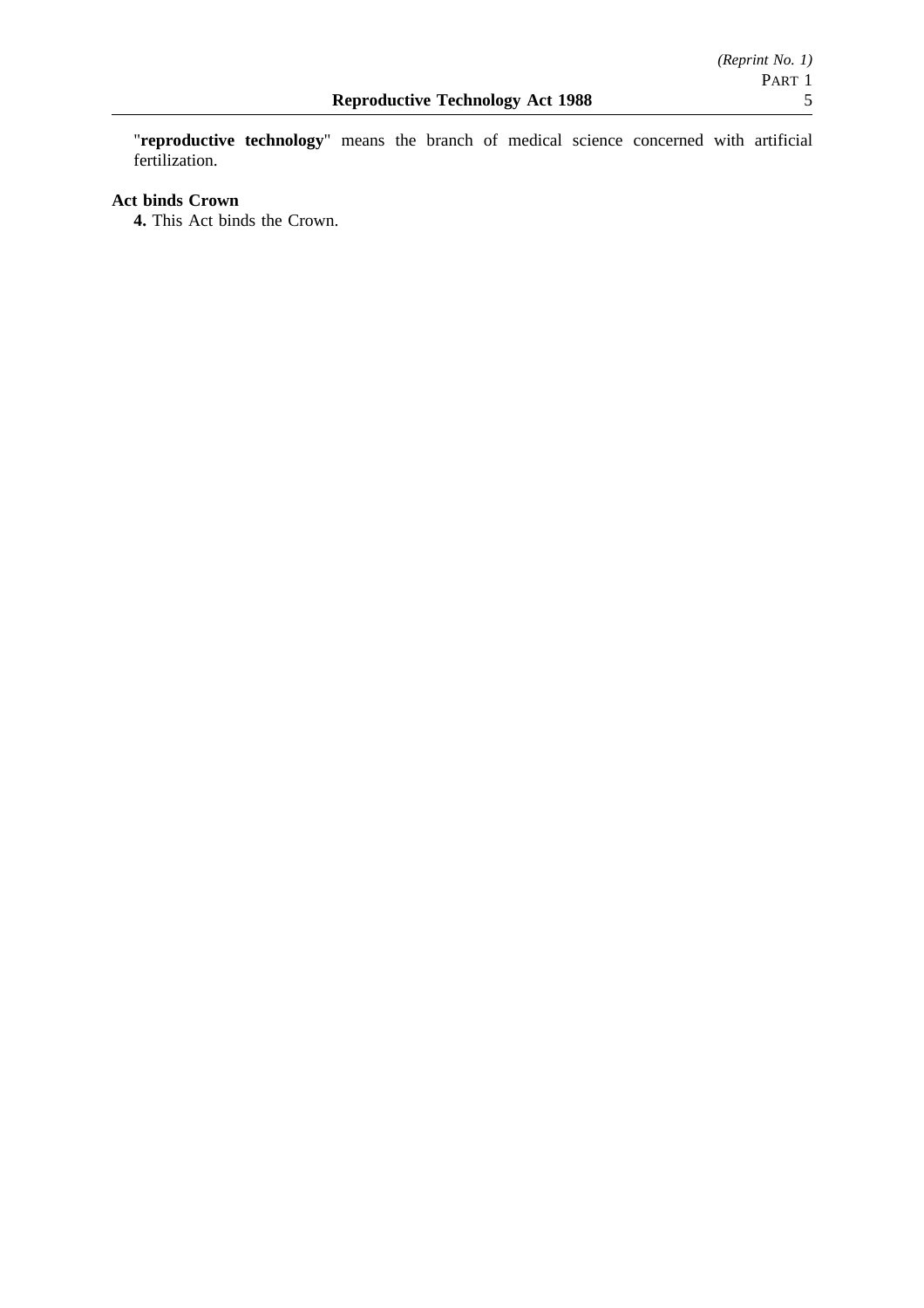#### **PART 2**

## **THE SOUTH AUSTRALIAN COUNCIL ON REPRODUCTIVE TECHNOLOGY**

### **DIVISION 1—THE COUNCIL**

#### **Establishment of the Council**

**5.** (1) The *South Australian Council on Reproductive Technology* is established.

(2) The Council consists of 11 members appointed by the Governor and of these—

- *(a)* one will be nominated by the Council of the University of Adelaide; and
- *(b)* one will be nominated by the Council of the Flinders University of South Australia; and
- *(c)* one will be nominated by the Royal Australian College of Obstetricians and Gynaecologists; and
- *(d)* one will be nominated by the Royal Australian College of General Practitioners; and
- *(e)* one will be nominated by the Heads of Churches in South Australia; and
- *(f)* one will be nominated by the Law Society of South Australia; and
- *(g)* five will be nominated by the Minister.

(3) When nominating a person for membership of the Council a person or body referred to in subsection (2) must recognise that the Council should, as far as practicable, be constituted of equal numbers of men and women.

(4) In selecting nominees for appointment to the Council the Minister will endeavour to ensure—

- *(a)* that the Council has available to it from its own membership expertise in the various facets of reproductive technology; and
- *(b)* that other relevant disciplines and backgrounds are adequately reflected in the Council's membership; and
- *(c)* that the Council's membership is sufficiently representative of the general community; and
- *(d)* that, as far as practicable, the Council is constituted of an equal number of men and women.

(5) The Governor may, on the nomination of the body or person by whom a member was nominated, appoint a deputy to that member and the deputy may, in the absence of that member, act as a member of the Council.

(6) The Council will elect (for a term fixed by the Council) one of its members to preside at meetings of the Council.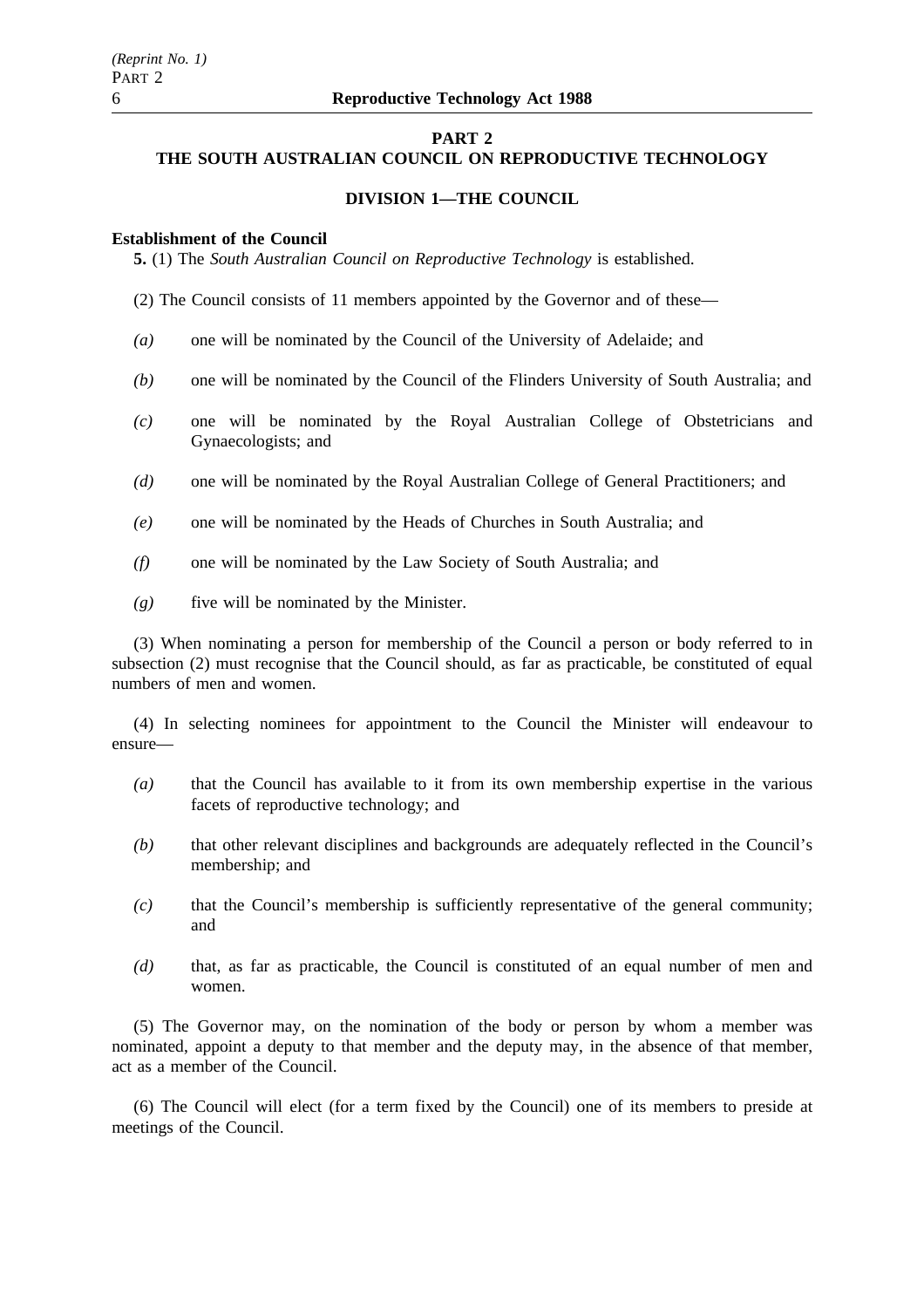#### **Terms of appointment**

**6.** (1) A member of the Council will be appointed for a term not exceeding three years and will, on the expiration of a term of appointment, be eligible for reappointment.

(2) The Governor may remove a member of the Council for—

- *(a)* misconduct; or
- *(b)* neglect of duty; or
- *(c)* incompetence; or
- *(d)* mental or physical incapacity to carry out official duties satisfactorily.
- (3) The office of a member of the Council becomes vacant if the member—
- *(a)* dies; or
- *(b)* completes a term of office and is not reappointed; or
- *(c)* resigns by written notice to the Minister; or
- *(d)* is removed from office under subsection (2).

(4) When the office of a member becomes vacant, a person must be appointed in accordance with this Act to the vacant office.

#### **Allowances and expenses**

**7.** A member of the Council will be entitled to such fees, allowances and expenses as the Governor may determine.

#### **Procedure at meetings**

**8.** (1) A meeting of the Council will be chaired by the member elected to preside or in the absence of that member by a member chosen by the members present from amongst their own number.

(2) Subject to subsection (3), the Council may act notwithstanding vacancies in its membership.

(3) Six members constitute a quorum of the Council.

(4) Each member present at a meeting of the Council is entitled to one vote on a matter arising for decision at the meeting and, in the event of an equality of votes, the member chairing the meeting will be entitled to a second or casting vote.

(5) Subject to this Act, the proceedings of the Council may be conducted as it thinks fit.

#### **Disclosure of interest**

**9.** (1) A member of the Council who has a direct or indirect personal or pecuniary interest in any matter before the Council must disclose the nature of the interest to the Council before, or as soon as practicable after, the matter arises for consideration.

Penalty: \$2 000.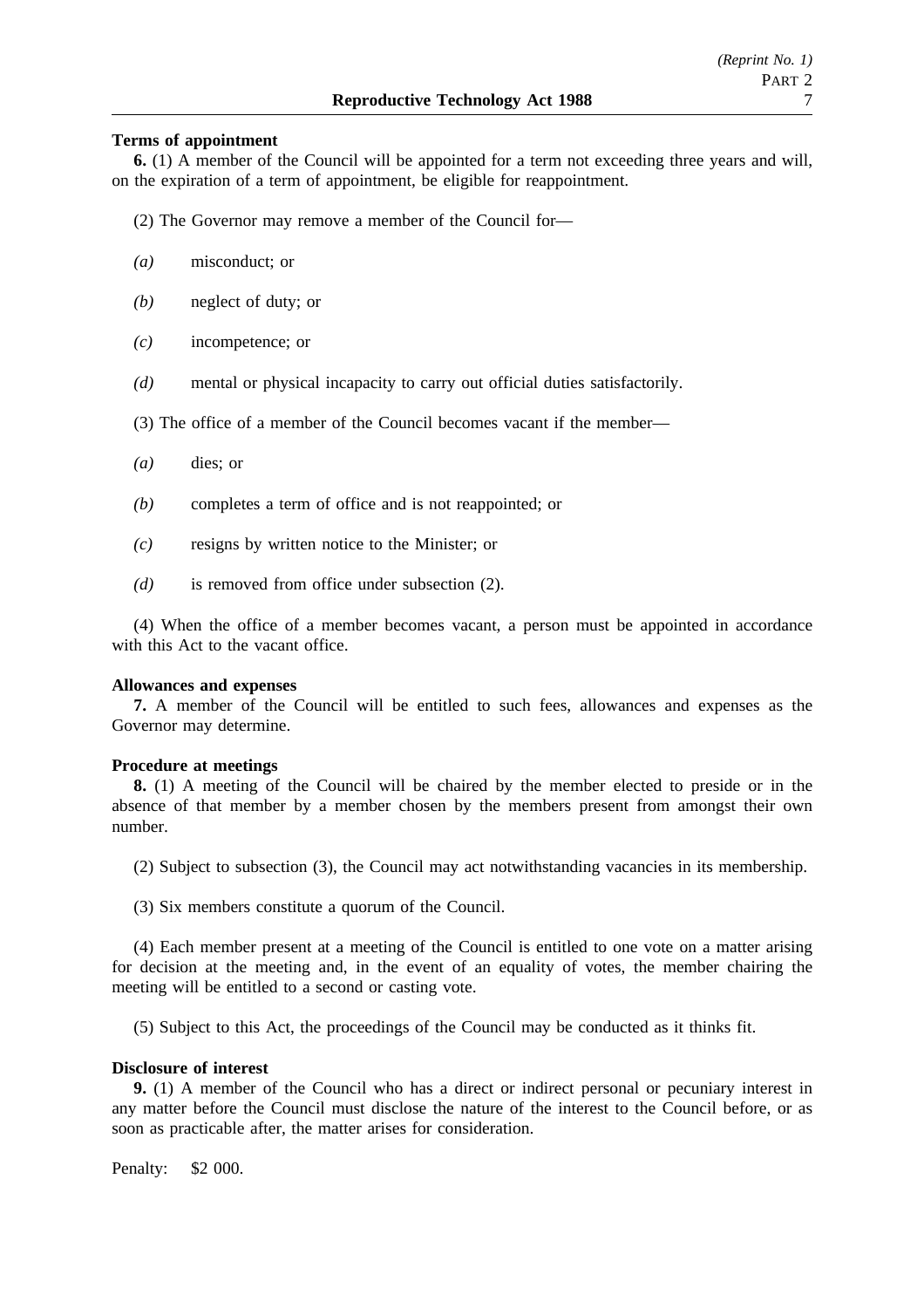(2) A disclosure under this section must be recorded in the minutes of the Council.

(3) If a matter arising before the Council (other than a question of general principle) affects a member's personal or pecuniary interests directly or indirectly, the member must abstain from voting on that matter.

Penalty: \$2 000.

## **DIVISION 2—THE COUNCIL'S FUNCTIONS**

## **Functions of the Council**

**10.** (1) The functions of the Council are as follows:

- *(a)* to formulate, and keep under review, a code of ethical practice to govern—
	- (i) the use of artificial fertilization procedures; and
	- (ii) research involving experimentation with human reproductive material;
- *(b)* (i) to advise the Minister on the conditions to be included in licences authorising artificial fertilization procedures;
	- (ii) to formulate appropriate conditions for licences authorising research involving experimentation with human reproductive material;
- *(c)* to carry out research into the social consequences of reproductive technology;
- *(d)* to promote research into the causes of human infertility (and, in doing so, to attempt to ensure that adequate attention is given to research into the causes of both female and male infertility);
- *(e)* to advise the Minister on any questions arising out of, or in relation to, reproductive technology;
- *(f)* to promote (by the dissemination of information and in other ways) informed public debate on the ethical and social issues that arise from reproductive technology;
- *(g)* to collaborate with other bodies carrying out similar functions in Australia.

(2) The welfare of any child to be born in consequence of an artificial fertilization procedure must be treated as of paramount importance, and accepted as a fundamental principle, in the formulation of the code of ethical practice.

(3) The code of ethical practice must contain provisions to the following effect—

- *(a)* the practice known as embryo flushing must be prohibited;
- *(b)* any persons on whose behalf a human embryo is stored outside the human body must have the right to decide how the embryo is to be dealt with or disposed of and a person who has made such a decision must have (while the embryo remains in storage) the right to review the decision at intervals of no more than 12 months;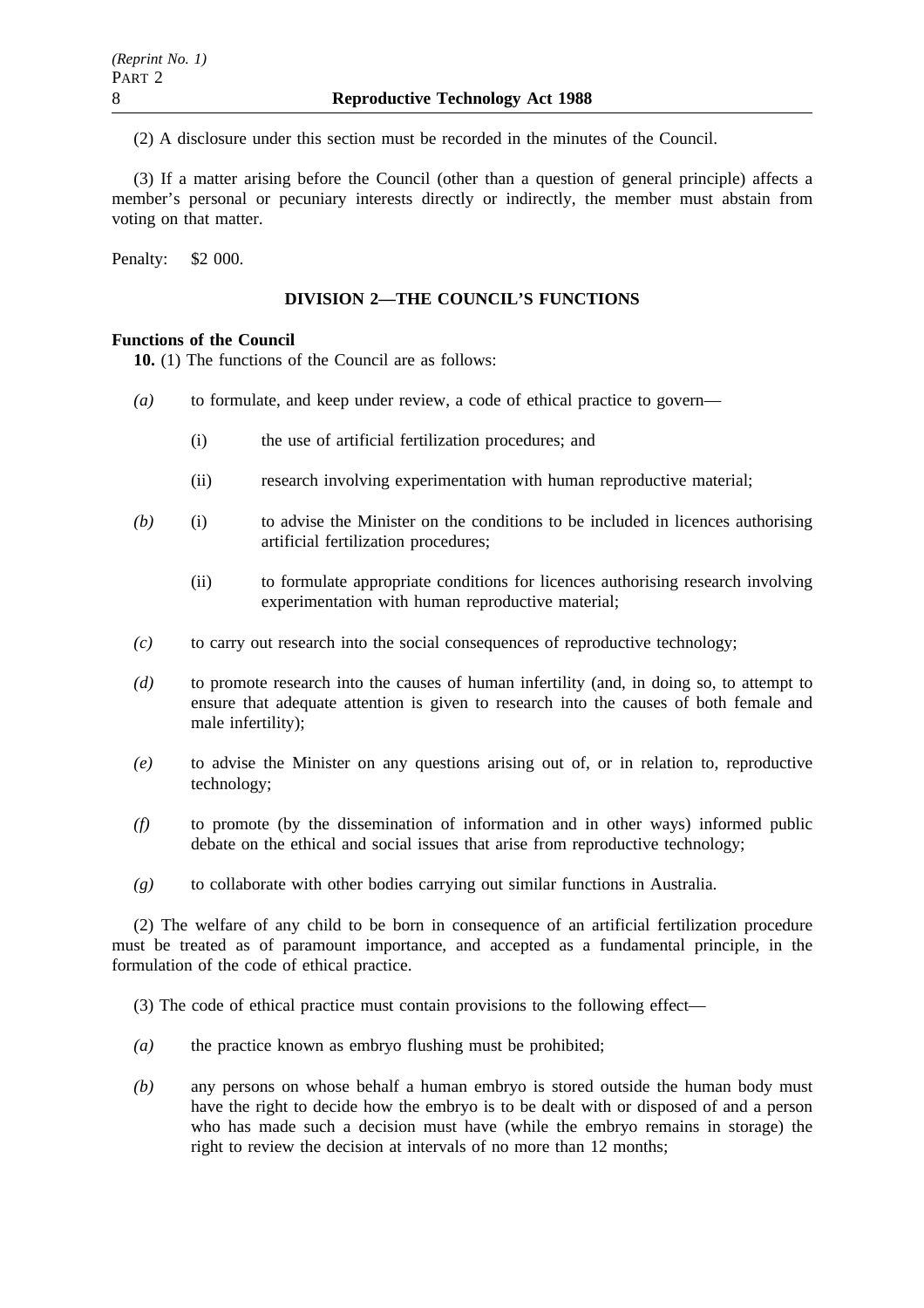- *(c)* a human embryo must not be maintained outside the human body for a period exceeding 10 years;
- *(d)* the culture of a human embryo outside the human body must be prohibited beyond the stage of development at which implantation would normally occur.

(4) For the purpose of formulating the code of ethical practice, the Council may adopt (with or without modification) codes or standards of practice adopted elsewhere.

(5) The code of ethical practice (and any amendments to it) will be promulgated in the form of regulations.

### **Officers and employees**

**11.** (1) The Council may, with the Minister's approval, employ such staff as it needs for the purposes of this Act.

(2) The Council's staff are not members of the Public Service.

(3) The Council may, with the approval of the Minister administering an administrative unit of the Public Service, on terms and conditions mutually arranged, make use of the services of any officer, or use any facilities or equipment, of that unit.

### **Annual report**

**12.** (1) The Council must, by 31 March in each year, present a report to the Minister on—

- *(a)* the use of reproductive technology in the State during the previous year;
- *(b)* any significant developments in the techniques of reproductive technology over that period;
- *(c)* any discernible social trends that became apparent over that period attributable to the use of reproductive technology;
- *(d)* any other matters of importance within the sphere of the Council's responsibilities.

(2) The Minister must, within six sitting days after receipt of a report under this section, cause copies of the report to be laid before both Houses of Parliament.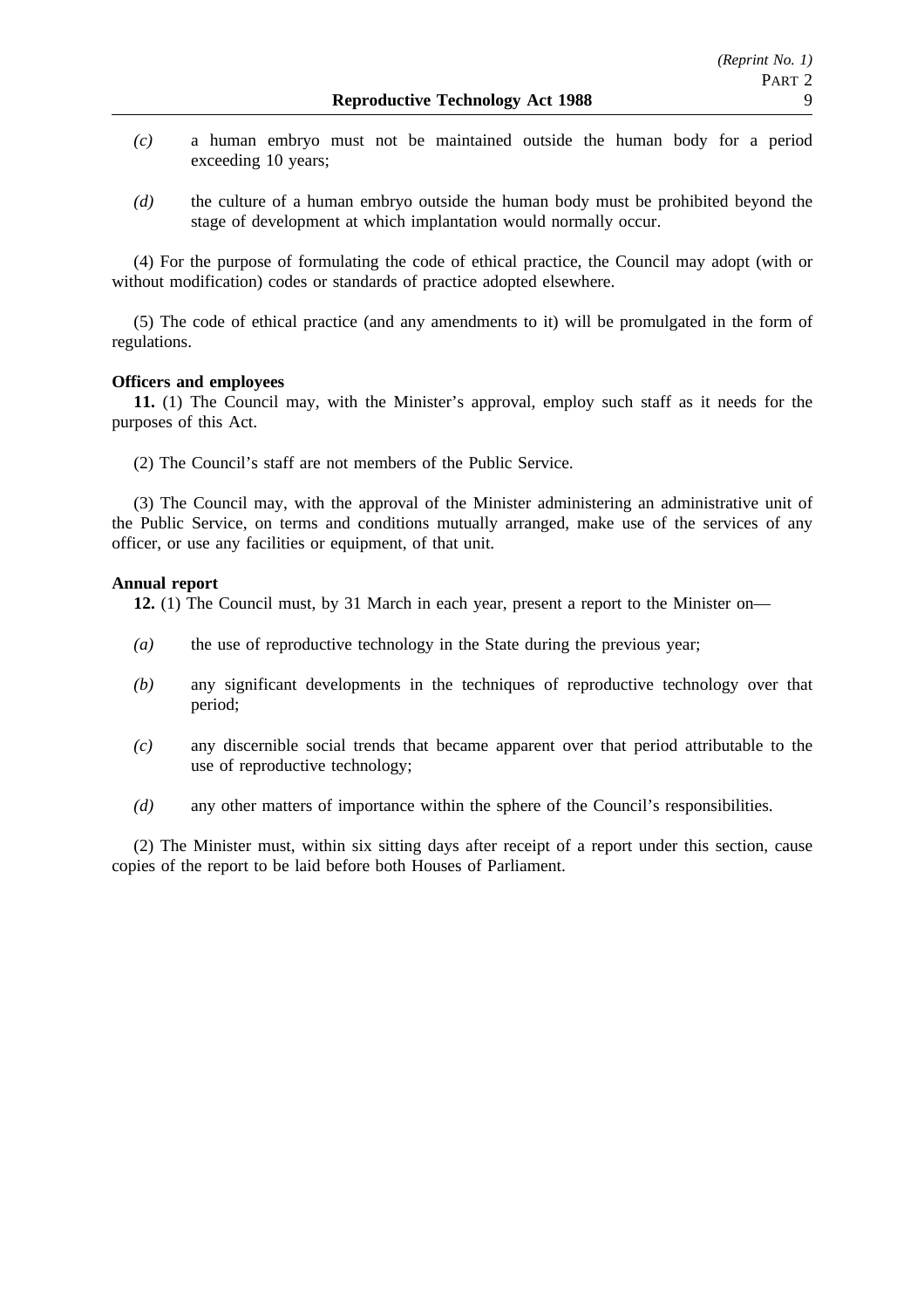### **PART 3 LICENSING**

### **DIVISION 1—REQUIREMENT FOR LICENCE**

#### **Licence required for artificial fertilization procedures**

**13.** (1) Subject to subsection (7), a person must not carry out an artificial fertilization procedure except in pursuance of a licence granted by the Minister.

Penalty: \$10 000.

(2) The Minister must not grant a licence unless satisfied—

- *(a)* that the licence is necessary to fulfil a genuine and substantial social need that cannot be adequately met by existing licensees; and
- *(b)* that—
	- (i) the applicant is a fit and proper person to hold the licence; and
	- (ii) the applicant has appropriate staff and facilities for carrying out the artificial fertilization procedures for which the licence is sought.

(3) A licence will be subject to—

- *(a)* a condition defining the kinds of artificial fertilization procedures authorised by the licence;
- *(b)* a condition preventing the application of artificial fertilization procedures except for the benefit of married couples in the following circumstances—
	- (i) the husband or wife (or both) appear to be infertile; or
	- (ii) there appears to be a risk that a genetic defect would be transmitted to a child conceived naturally;
- *(c)* a condition requiring the licensee to ensure that the code of ethical practice is observed;
- *(d)* a condition requiring the licensee to keep specified records in relation to—
	- (i) artificial fertilization procedures conducted in pursuance of the licence; and
	- (ii) the source of human reproductive material used in the procedures;
- *(e)* such other conditions as the Minister may, on the advice of the Council determine.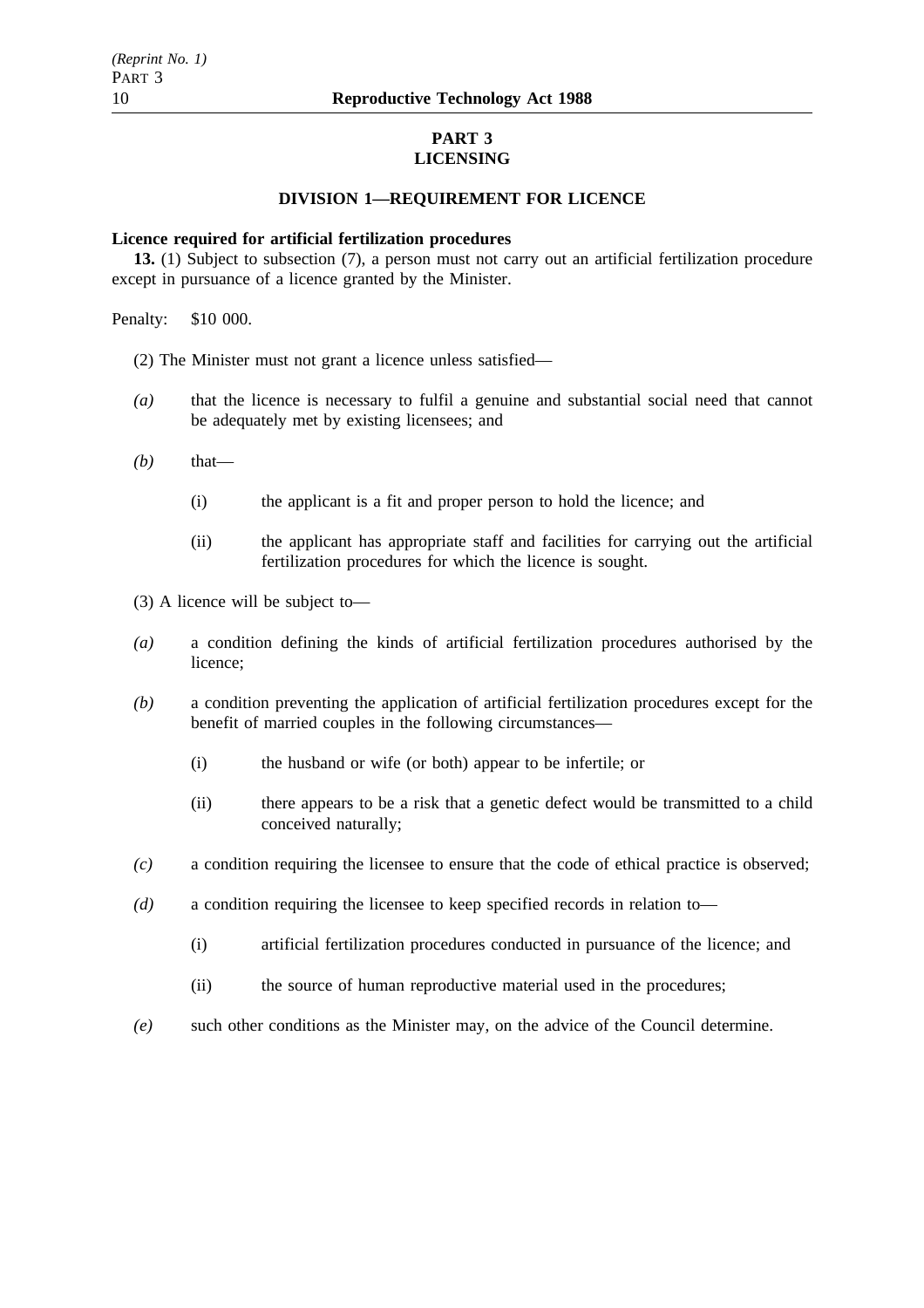(4) In subsection (3)—

"**married couple**" includes two people who are not married but who are cohabiting as husband and wife and who—

- *(a)* have cohabited continuously as husband and wife for the immediately preceding five years; or
- *(b)* have, during the immediately preceding six years, cohabited as husband and wife, for periods aggregating at least five years.

(5) Licence conditions—

- *(a)* (i) if determined at the time of grant of the licence—will be included in the licence itself;
	- (ii) if determined subsequently—will be imposed by notice in writing given personally or by post to the licensee; and
- *(b)* may be varied or revoked by notice in writing given personally or by post to the licensee.

(6) If contravention of, or non-compliance with, a condition of a licence occurs, the licensee is guilty of an offence.

Penalty: \$10 000.

(7) A licence is not required under this section in respect of artificial insemination if—

- *(a)* it is carried out by a registered medical practitioner who—
	- (i) has submitted his or her name for registration by the Minister under this section; and
	- (ii) has made an undertaking to the Minister to observe the code of ethical practice; or

*(b)* it is carried out gratuitously,

(but this exemption does not extend to any person from whom it has been withdrawn under subsection  $(8)$ ).

(8) If the Minister suspects on reasonable grounds a breach of the code of ethical practice by a person who is exempt from the requirement to hold a licence by virtue of subsection (7), the Minister may, by notice in writing, withdraw the exemption from that person.

## **Licence required for medical research involving human reproductive material**

**14.** (1) A person must not carry out research involving experimentation with human reproductive material except in pursuance of a licence granted by the Council.

Penalty: \$10 000.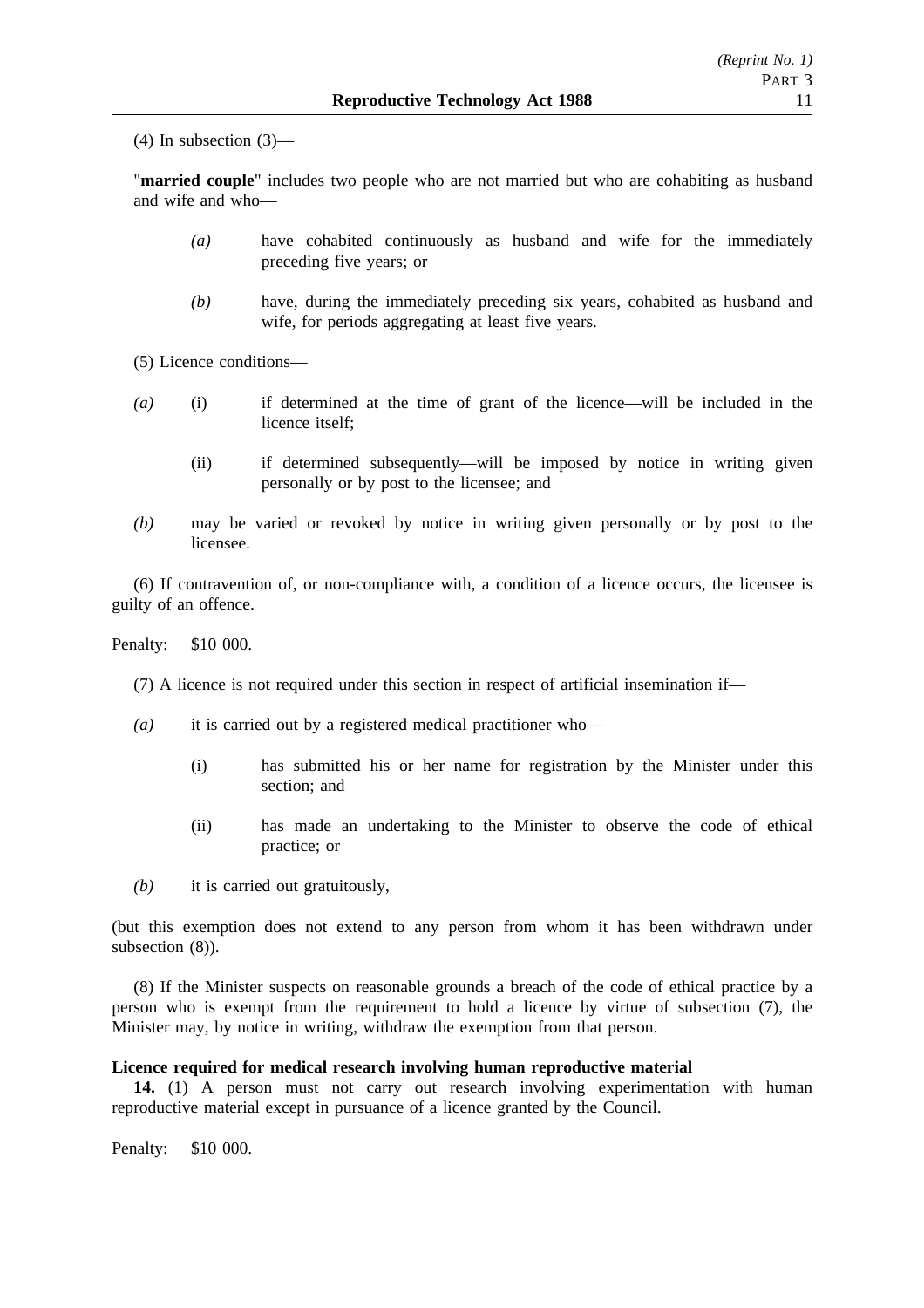- (2) A licence will be subject to—
- *(a)* a condition defining the kinds of research authorised by the licence; and
- *(b)* a condition prohibiting research that may be detrimental to an embryo; and
- *(c)* a condition requiring the licensee to ensure observance of the code of ethical practice formulated by the Council in relation to such research; and
- *(d)* such other conditions as the Council may determine.

(3) Licence conditions—

- *(a)* (i) if determined at the time of grant of the licence—will be included in the licence itself;
	- (ii) if determined subsequently—will be imposed by notice in writing given personally or by post to the licensee; and
- *(b)* may be varied or revoked by notice in writing given personally or by post to the licensee.

(4) If contravention of, or non-compliance with, a condition of a licence occurs, the licensee is guilty of an offence.

Penalty: \$10 000.

### **DIVISION 2—SUSPENSION OR CANCELLATION OF LICENCE**

#### **Suspension or cancellation of licence**

**15.** (1) The Council or the Minister may, if satisfied that contravention of, or non-compliance with, a condition of a licence granted by the Council or the Minister has occurred, suspend or cancel the licence.

(2) A licensee must be given a reasonable opportunity to make submissions in relation to the matter before action is taken under subsection (1).

#### **DIVISION 3—APPEAL**

#### **Appeals**

**16.** (1) An appeal lies to the Supreme Court against—

- *(a)* a refusal by the Minister to grant a licence authorising artificial fertilization procedures;
- *(b)* a decision by the Minister to impose a particular licence condition;
- *(c)* a decision by the Minister to suspend or cancel a licence;
- *(d)* a decision by the Minister to withdraw an exemption permitting artificial insemination without a licence.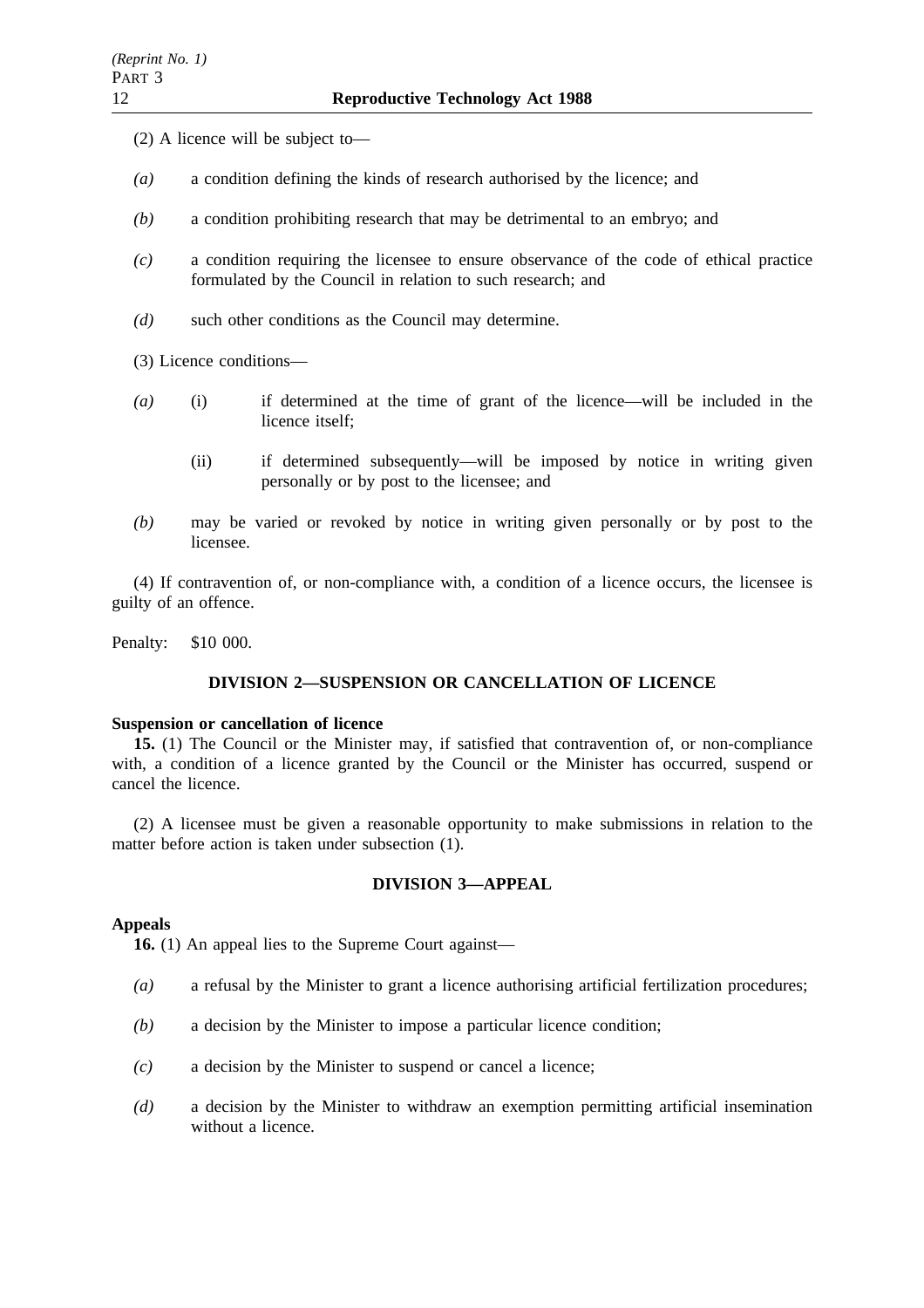(2) Subject to any contrary order of the Supreme Court, an appeal cannot be commenced after one month from the day on which the appellant receives notice of the decision against which the appeal lies.

(3) On an appeal, the Supreme Court may—

- *(a)* annul, vary or reverse the decision subject to the appeal; and
- *(b)* make any consequential or ancillary orders.

(4) No appeal lies against a decision by the Council to refuse to grant a licence authorising research involving experimentation with human reproductive material or against any decision of the Council related to such a licence.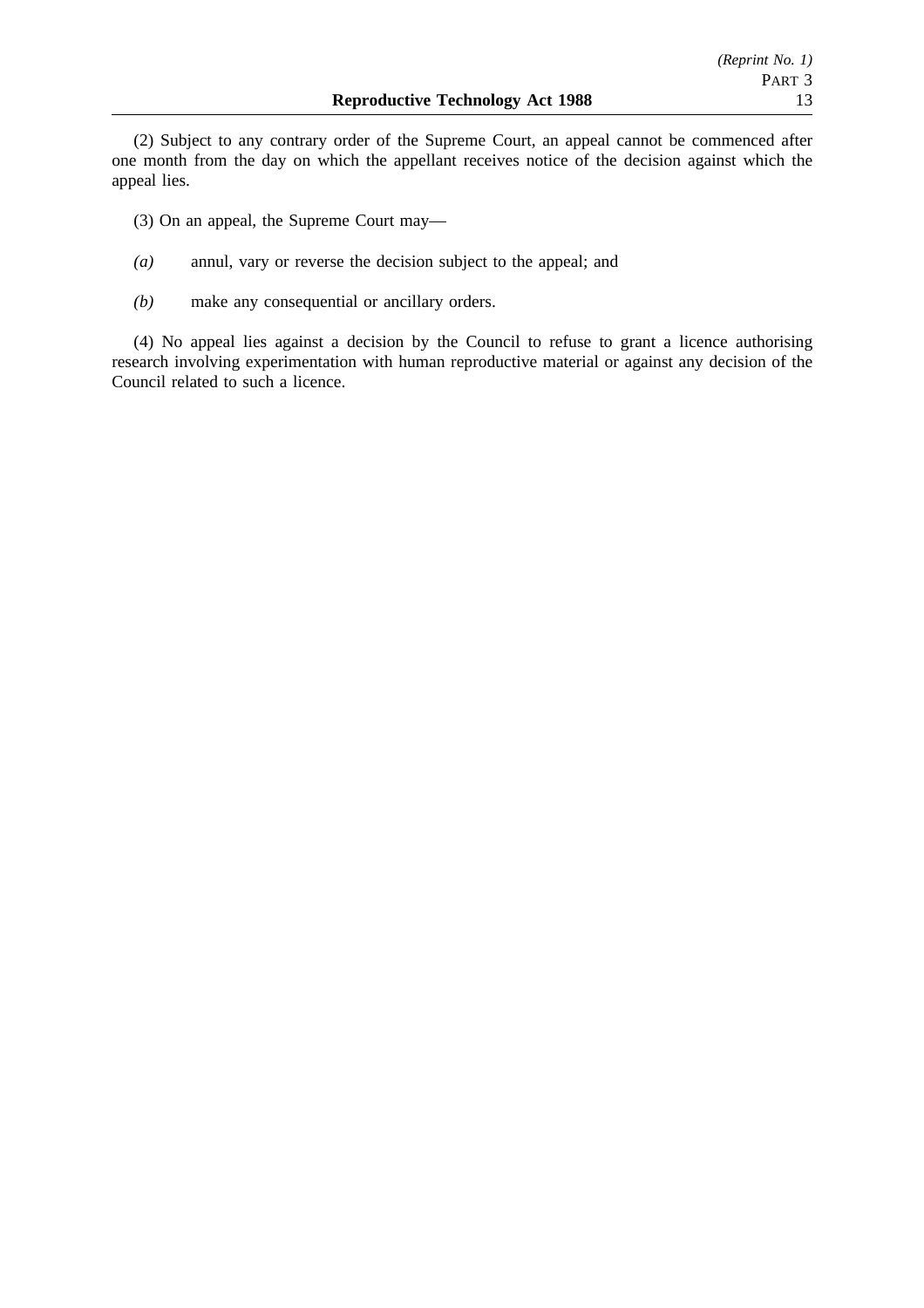## **PART 4 MISCELLANEOUS**

#### **Powers of authorised person**

**17.** (1) An authorised person may at any reasonable time—

- *(a)* enter and inspect any premises—
	- (i) on which artificial fertilization procedures are carried out; or
	- (ii) on which research involving experimentation with human reproductive material is carried out; and
- *(b)* inspect any equipment on the premises; and
- *(c)* put questions to any person on the premises; and
- *(d)* require any person who is apparently in a position to do so, to produce records—
	- (i) relating to artificial fertilization procedures; or
	- (ii) relating to research involving experimentation with human reproductive material; and
- *(e)* examine those records and take extracts from, or make copies of, any of them.
- (2) A person who—
- *(a)* obstructs an authorised person acting in the exercise of a power conferred by this section; or
- *(b)* fails to answer an authorised person's questions to the best of his or her information and belief; or
- *(c)* being in a position to produce records fails to do so when required by an authorised person,

is guilty of an offence.

Penalty: \$2 000.

(3) Confidential information may be disclosed to an authorised person under this section without breach of any principle of professional ethics.

#### **Confidentiality**

**18.** (1) A person must not disclose the identity of a donor of human reproductive material except—

*(a)* in the administration of this Act; or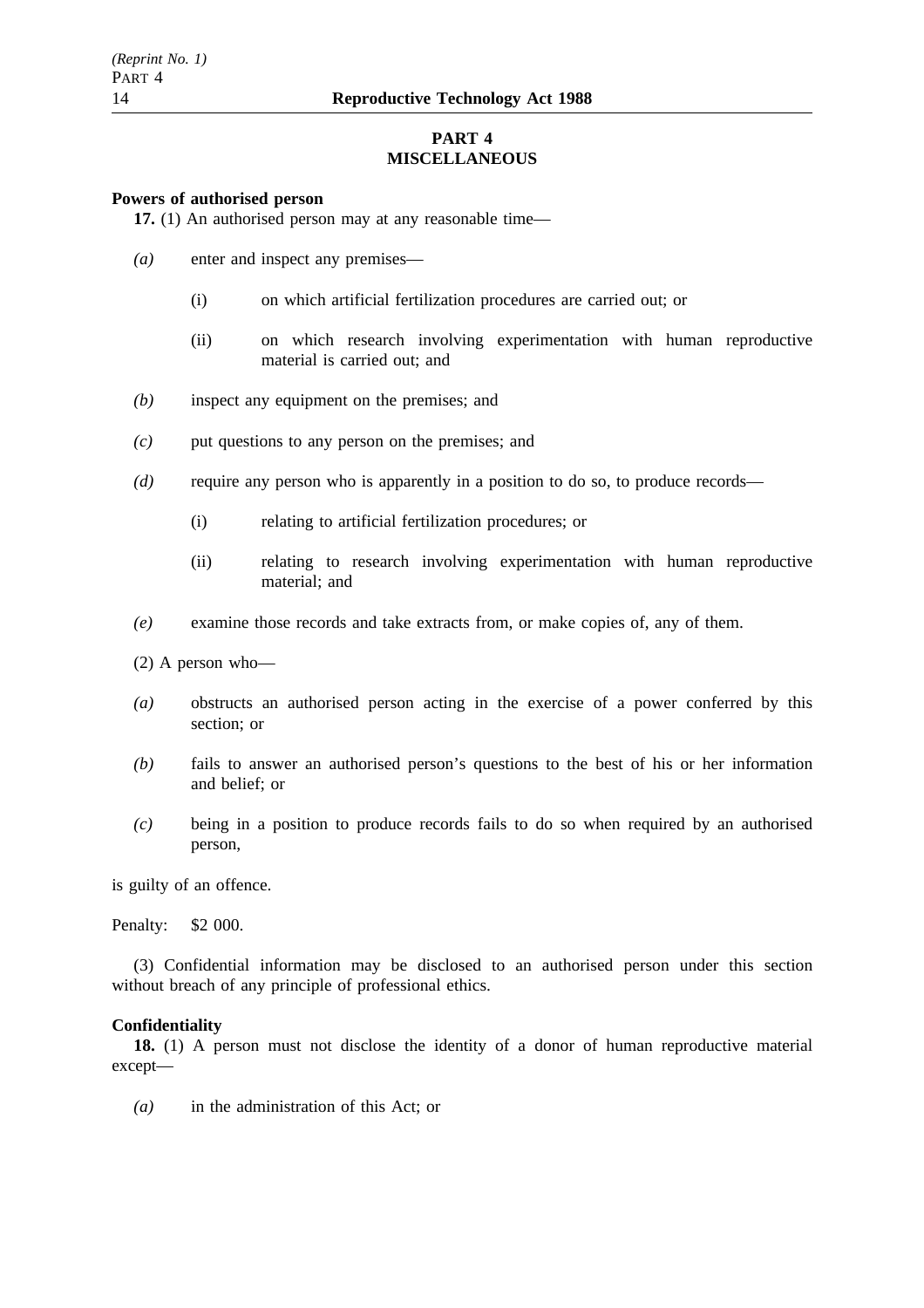- *(b)* in order to carry out an artificial fertilization procedure; or
- *(c)* with the consent (given in the prescribed manner) of the donor of the material.

Penalty: \$5 000 or imprisonment for six months.

(2) A person must not divulge any other confidential information obtained (whether by that person or some other person) in the administration of this Act or for the purpose, or in the course, of carrying out an artificial fertilization procedure or research except—

- *(a)* in the administration of this Act or in order to carry out that procedure or research; or
- *(b)* as may be permitted or required by the code of ethical practice.

Penalty: \$5 000 or imprisonment for six months.

#### **Delegation**

**19.** (1) The Minister may delegate a power or function vested in or conferred on the Minister by or under this Act—

- *(a)* to a particular person or body; or
- *(b)* to the person for the time being holding or acting in a particular office or position.

(2) A power or function delegated under this section may, if the instrument of delegation so provides, be further delegated.

(3) A delegation—

- *(a)* may be absolute or conditional; and
- *(b)* does not derogate from the power of the delegator to act in a matter; and
- *(c)* is revocable at will by the delegator.

### **Regulations**

**20.** (1) The Governor may make such regulations as are contemplated by this Act or as are necessary or expedient for the purposes of this Act.

(2) Without limiting the generality of subsection (1), those regulations may—

- *(a)* prescribe forms of consent for the purposes of this Act;
- *(b)* require licensees to furnish periodic returns of information;
- *(c)* impose penalties (not exceeding \$2 000) for breach of, or non-compliance with, a regulation.

(3) A regulation may incorporate, or operate by reference to, any code or standard (as in force at the date of the regulation, or as in force from time to time) prepared or approved by a body or authority referred to in the regulation.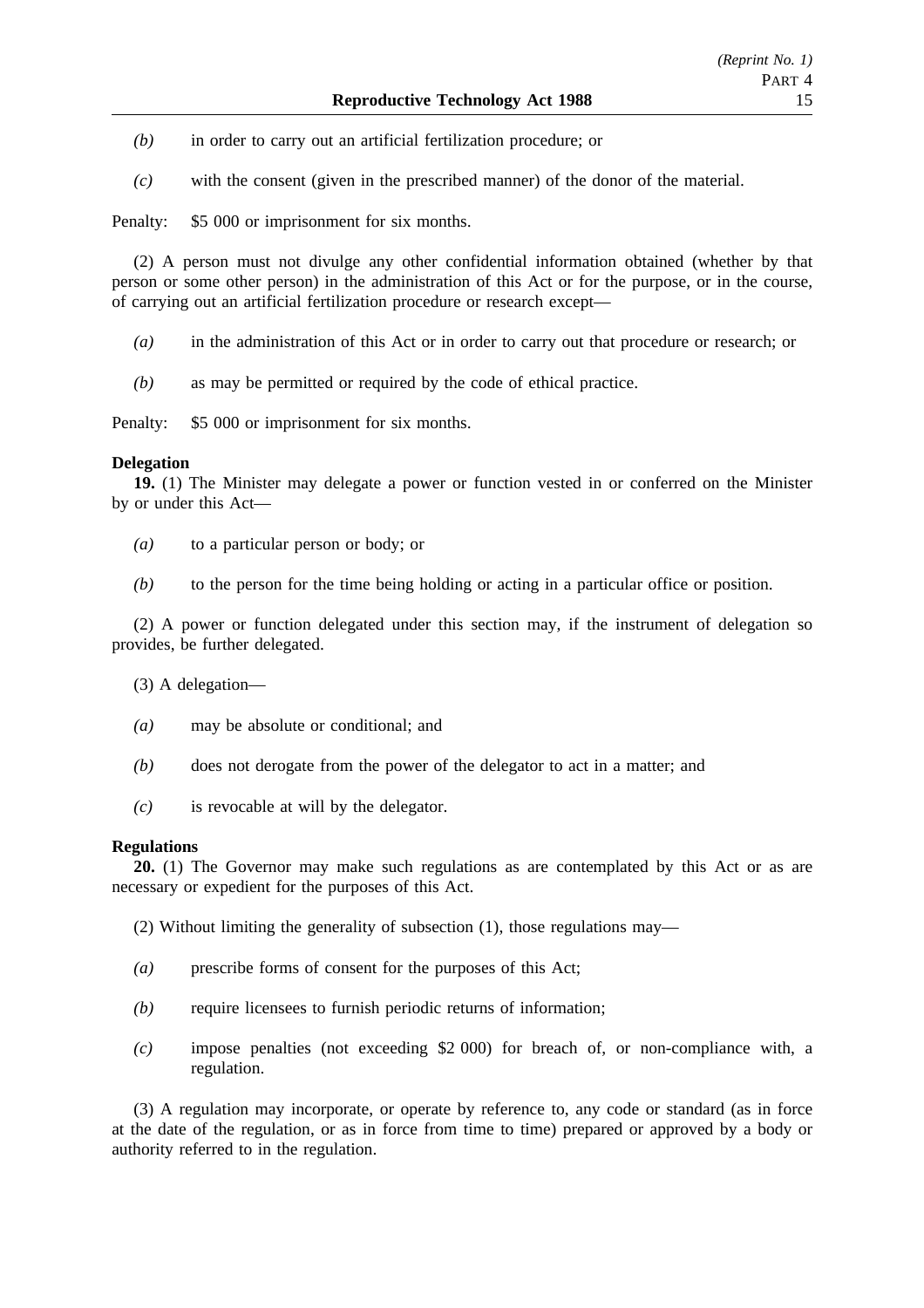(4) Regulations under this Act (including a regulation promulgating the code of ethical practice or any amendments to it) will take effect as follows—

- *(a)* if the regulation has lain before both Houses of Parliament for 14 sitting days and a notice of disallowance has not been given in either House during that period the regulation will take effect at the expiration of that period;
- *(b)* if notice of disallowance has been given in either House during that period but the regulation has not been disallowed, the regulation will take effect when the motion for disallowance is defeated or lapses or, if such a notice has been given in both Houses, when both motions have been defeated or have lapsed or one motion has been defeated and the other motion has lapsed.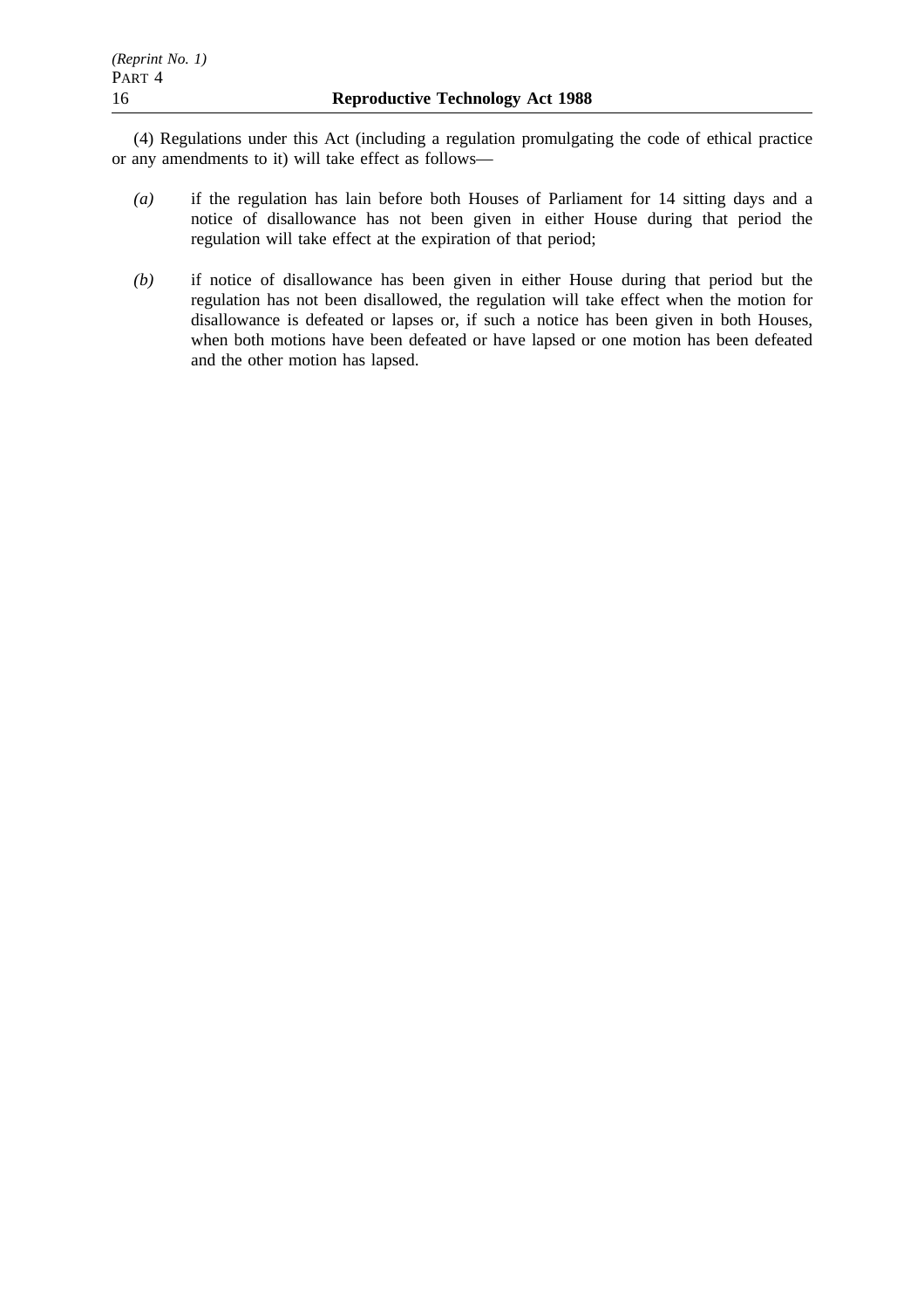### **SCHEDULE**

#### *Transitional Provision*

(1) On the commencement of this Act a licence to carry out in vitro fertilization procedures must be granted—

- *(a)* to the University of Adelaide and the Queen Elizabeth Hospital in relation to the in vitro fertilization programme conducted at the Queen Elizabeth Hospital;
- *(b)* to the Flinders University of South Australia and the Flinders Medical Centre in relation to the in vitro fertilization programme conducted at the Flinders Medical Centre;
- *(c)* to Repromed Pty. Ltd. in relation to the in vitro fertilization programme conducted at the Wakefield Memorial Hospital.
- (2) The Minister may impose conditions in relation to a licence granted under subclause (1).
- (3) A condition may be imposed under subclause (2) by giving the licensee written notice of the condition.